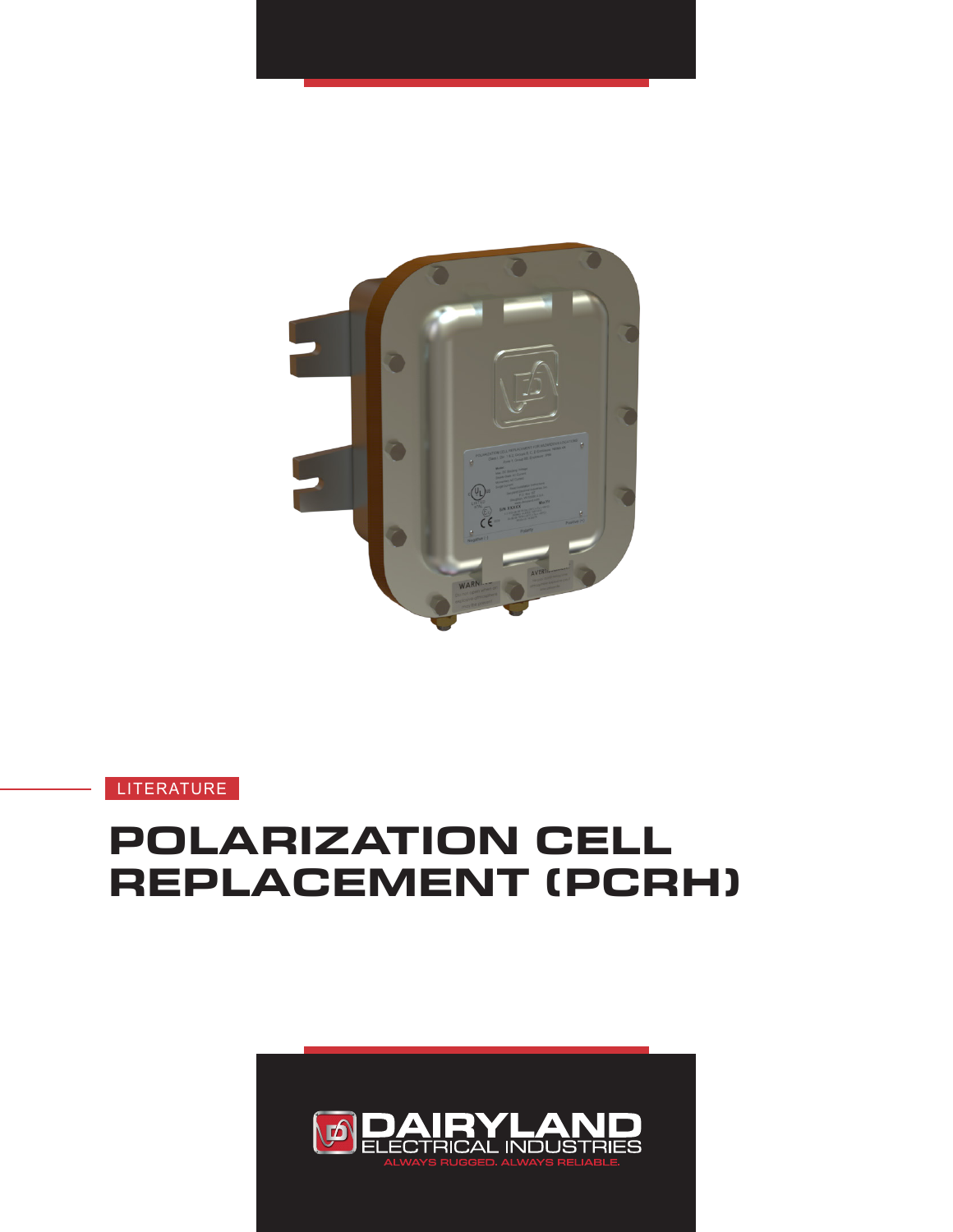# **INTRODUCTION**

The Polarization Cell Replacement for hazardous locations (PCRH) is a solid-state device commonly used in conjunction with cathodically protected structures. This product and its counterpart, the PCR, are an ideal replacement for electrochemical polarization cells because the solid-state design eliminates the maintenance requirements and the potentially hazardous electrolytes associated with polarization cells. Furthermore, the operating parameters offer a number of distinct advantages. Because the device has a higher DC blocking voltage, one device can often replace two or more polarization cells. The product is easy to apply because its operating parameters are precisely defined.

The PCRH is designed and certified to meet both Class 1, Div. 1, Groups B,C,D and Zone 1 Group IIB hazardous location requirements according to several industry standards.

Various PCRH versions can be ordered to meet either Class I, Division 1, Groups B, C, D, or Zone 1 Group IIB hazardous locations according to several different industry standards. Order the correct model to meet the intended hazardous classification and standards. For more information on the PCR device for Class I, Div. 2 or Zone 2 and non-hazardous locations, please see the separate PCR literature.

These products prevent the flow of DC current when the absolute voltage (i.e., the DC plus peak AC voltage) across the terminals is between -3.0 volts and + 1.0 volt while simultaneously providing a grounding (or coupling) path for steadystate AC current, if AC current is present. A symmetrical version, which blocks +/-2.0 volts is available as an option. Custom versions with other voltage blocking levels will be considered upon request. These products also provide overvoltage protection to both lightning and AC fault current.

# **COMMON APPLICATIONS**

#### **AC Voltage Mitigation**

As an AC mitigation device, the PCRH can collapse the steadystate voltage between the connected points to a negligible level by providing continuous AC grounding for pipelines with induced AC while leaving cathodic protection unaffected.

# **Decoupling Electric Equipment Grounding Systems**

When electrical equipment is mounted on a cathodically protected structure, the PCRH can provide DC isolation with fault rated AC continuity. As grounding codes apply, the PCRH is listed by UL for meeting the requirements of an effective AC grounding path per U.S. and Canadian electric codes.

# **Isolated Joint Protection**

Isolated joints often need over-voltage protection against lightning and AC fault current, and in some cases, steadystate induced AC voltage. Due to the small clearance between opposite sides of the isolated flange, a protective device must provide a low clamping voltage, including the voltage effects of the conductors or bus bars used to connect the product (See the Dairyland technical articles on conductor length relating to lightning effects.)



### **DID YOU KNOW?**

The PCRH has been certified by independent laboratories for compliance to U.S., Canadian, European, and international standards and codes. The PCRH is certified for use in hazardous locations (Class I, Div 1 and Zone 1). For more information on certifications and listings, visit www.dairyland.com.

 $(\Psi L)$ us  $C \in \langle \epsilon_X \rangle$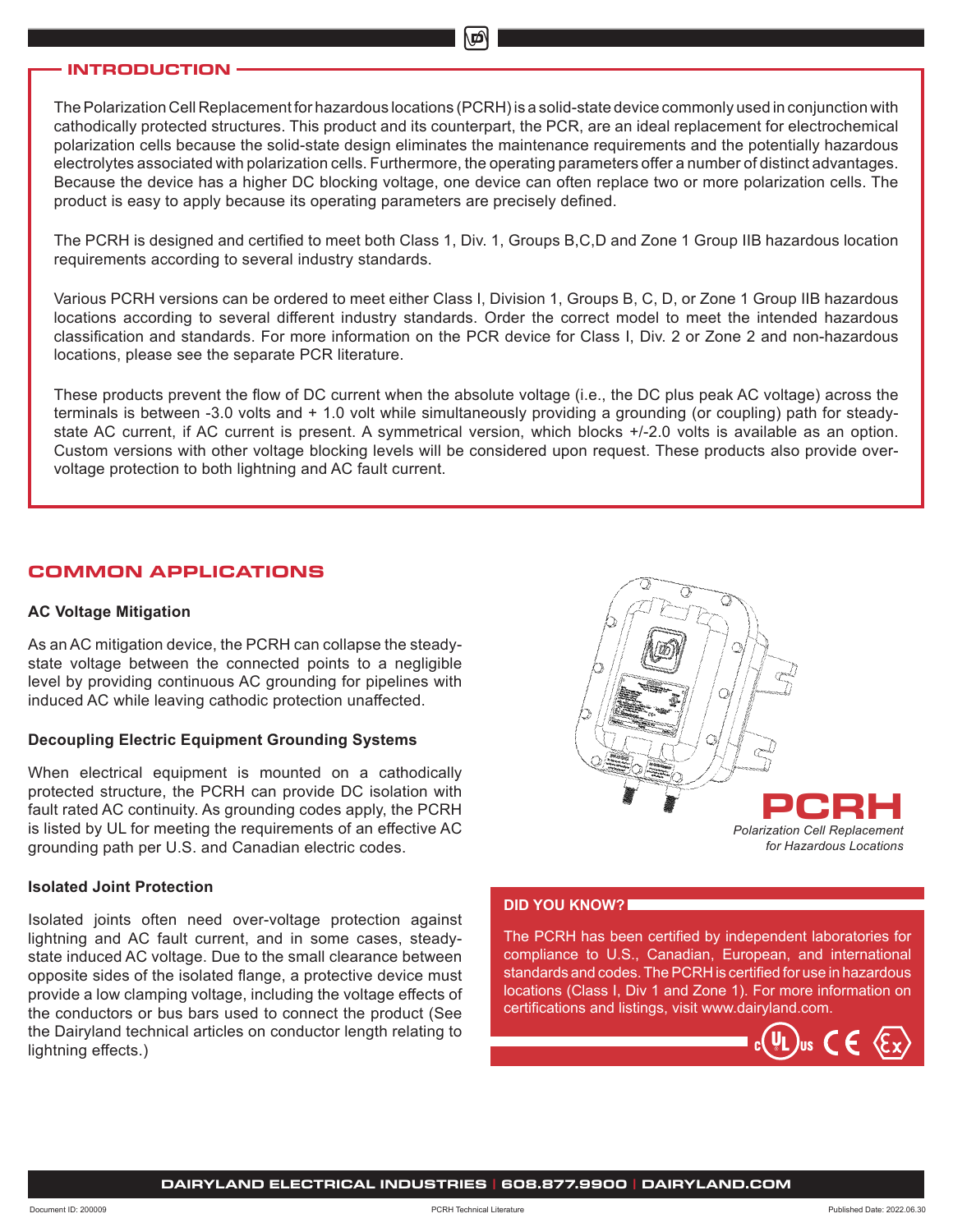# **PRODUCT OVERVIEW**

### **AC Fault Current Ratings**

Some applications may have conditions where an over-voltage device such as the PCRH is subject to fault current. For this reason, the PCRH was designed to have AC fault current carrying capability. The PCRH will limit the voltage between its connection points to less than 10 volts AC under the maximum fault current ratings listed below.

Four different fault current ratings are offered at 60Hz and 50Hz with the following current-time relationship:

| <b>AC Fault Current Ratings</b><br>(Amps AC-RMS Symmetrical 50/60 Hz) |       |      |             |       |  |
|-----------------------------------------------------------------------|-------|------|-------------|-------|--|
| <b>Hz Cycles</b>                                                      | 3.7kA | 5kA  | <b>10kA</b> | 15kA  |  |
|                                                                       | 6500  | 8800 | 20000       | 35000 |  |
| 3                                                                     | 5000  | 6800 | 15000       | 27000 |  |
| 10                                                                    | 4200  | 5700 | 12000       | 21000 |  |
| 30                                                                    | 3700  | 5000 | 10000       | 15000 |  |

Select a PCRH fault current rating that encompasses the fault current available. For more information on sizing for available fault current, view our web article: Determining AC Fault Current.

### **Steady-State AC Current Ratings**

This rating represents the maximum steady-state AC current that is allowed to flow through the device while still blocking the flow of DC current.

The table represents maximum values. As the DC voltage approaches the maximum blocking voltage rating selected, the allowable steady-state AC current is reduced as shown in Figure 1.

| <b>Steady-State Current Ratings</b><br>(Amps AC-RMS Symmetrical)<br>50/60 Hz Ratings |                            |  |  |
|--------------------------------------------------------------------------------------|----------------------------|--|--|
| <b>Ambient Temp</b>                                                                  | <b>Standard 45A Rating</b> |  |  |
| $20^{\circ}$ C                                                                       | 50A                        |  |  |
| 65°C                                                                                 | 40 A                       |  |  |

There are a number of applications where a PCRH may be required to block DC while simultaneously carrying steadystate AC current. For example, when a pipeline is in the same corridor as an electrical transmission line, steady-state AC voltage is often induced on the pipeline. The PCRH can mitigate this voltage by providing a low AC impedance path to ground while simultaneously preventing the flow of DC current.



*Figure 1: PCRH Operating Characteristics @ 43°C (Standard 45A @ 50/60 Hz)*

The steady-state AC impedance of the PCRH at 60 Hz is 9.8 milliohms. At 50 Hz, the comparable impedance is 11.9 milliohms. Under an AC fault or lightning current condition, these impedances momentarily become virtually zero. For more information on steady-state current view our web article: Measuring Steady-State AC Current

# **DC Blocking Voltage Rating**

The standard, and most commonly specified, PCRH model has an asymmetrical voltage blocking rating of -3.0 volts to +1.0 volt. The PCRH can also be furnished with a symmetrical voltage blocking rating of +/- 2.0 volts. Other voltage blocking ratings will be considered upon request.

The reasons for symmetrical and asymmetrical choices are best described with an example. If the PCRH is used to provide over-voltage protection for an isolated joint and both sides of the joint are cathodically protected, the DC voltage across the joint will be the difference in voltage between the two cathodic protection systems, normally near zero volts. For this application it is desirable to select the symmetrical +/- 2.0 volt blocking rating. In the event that the cathodic protection system is OFF on one side of the joint, the device can block 2.0 VDC in either direction.

If one side of the isolated joint is cathodically protected and the other side is grounded, then it is preferable to select the asymmetrical version which blocks from -3.0 volts to +1.0 volt since one side has been shifted to a more negative voltage. Whenever one side is referenced to ground, the asymmetrical version is suggested because the CP voltage is situated in the center of the threshold voltage range.

**DAIRYLAND ELECTRICAL INDUSTRIES | 608.877.9900 | DAIRYLAND.COM**

மி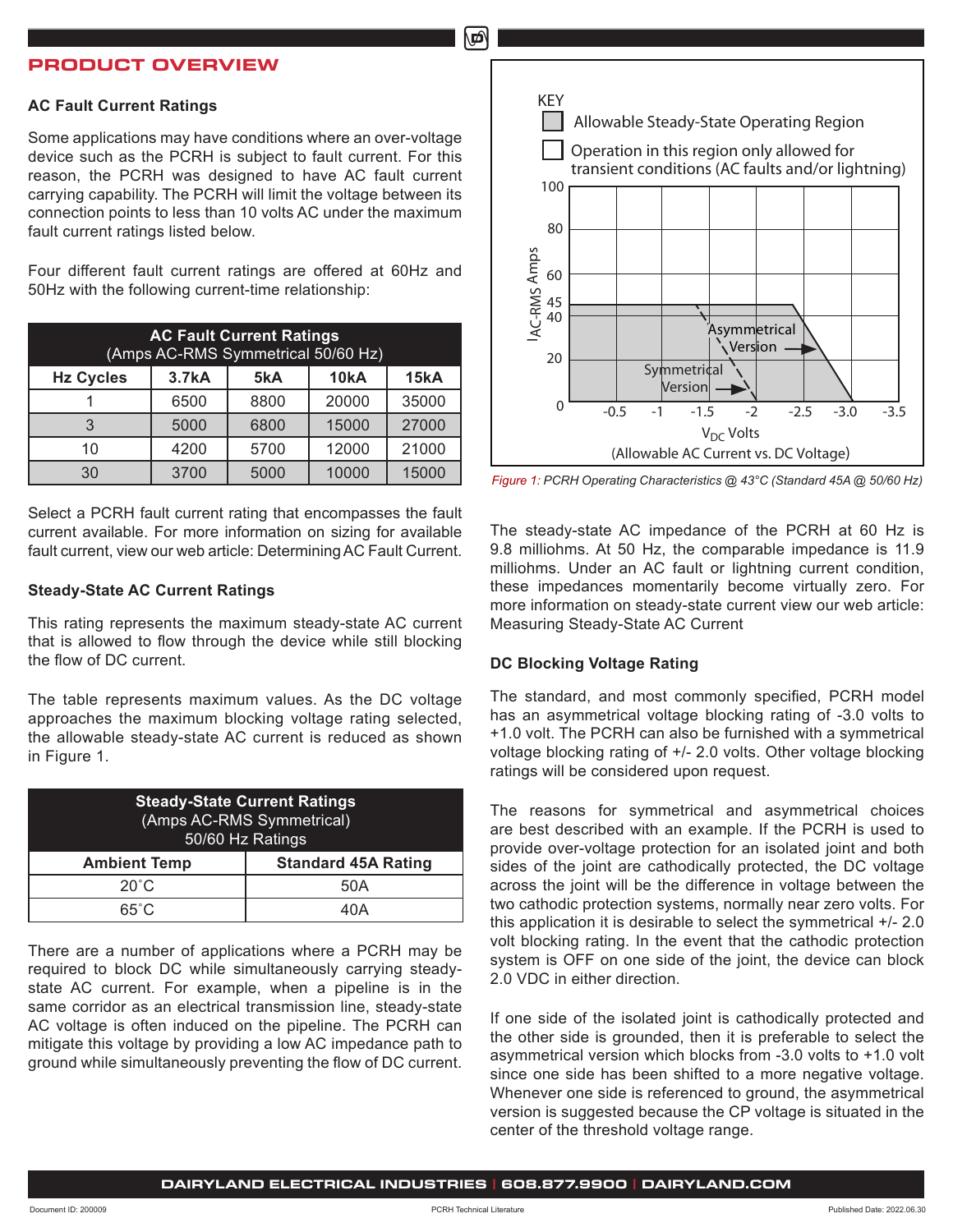# **Lightning Surge Current Rating**

All models have the same lightning surge current rating which is shown in the following table.

| <b>Lightning Surge Current Rating</b><br>All PCRH Models |  |
|----------------------------------------------------------|--|
| Peak Amperes: 100,000                                    |  |
| Note: 8x20 microsecond waveform                          |  |
|                                                          |  |

The peak voltage directly across the voltage-clamping elements within the device is less than 250 volts at rated lightning surge current; however, the voltage developed between the conductor connection points will be greater due to the effect of conductor inductance. Conductors can develop from 1 to 3 kV per foot (approx. 3 to 10 kV/meter) when subject to lightning current. This is the reason that conductors should be kept as short as possible. For more information on keeping conductor lengths short, please visit the conductor length article on our website.

# **DC Leakage Current**

The DC leakage current of any model is well under 1.0 milliampere under typical operating conditions where the DC voltage is in the 0.85 to 1.25 V range, even when the temperature is up to 65˚C. See Figure 2.



*Figure 2 DC Voltage vs. DC Leakage Current (Standard Asymmetrical PCRH* 



# **FEATURES AND CERTIFICATIONS**

### **Certifications**

Ď

The PCRH has been tested by Nationally Recognized Testing Laboratories (NRTLs) for compliance to independent standards in its operation, ratings, and construction. This includes compliance to standards for:

Class I, Div. 1, Groups B, C, D and Zone 1, Group IIB

Class & Division System: UL (United States) and C-UL (Canada)

- Effective Ground Fault Current Path per:
	- NFPA 70 (US National Electric Code NEC): Article 250.4(A)(5)
	- CSA C22.1 (Canadian Electric Code, Part I): 10-100 & 10-500
- Isolation of Objectionable DC Ground Currents per:
	- NFPA 70: Article 250.6(E)
	- CSA C22.1: 10-100 & 10-500
- Hazardous Location Use: Class 1, Division 1 & 2, Groups B,C,D by UL & C-UL per:
	- UL 1203, 5th Ed. & CSA C22.2 No.30, 3rd Ed.
- Safety Requirements for Electrical Equipment per:
	- UL 61010-1, 3rd Ed. & CSA C22.2 No. 61010-1, 3rd Ed.
	- Overvoltage Protection from Impulse (Lightning) Current: 100kA (8 x 20µs)
	- Enclosure Rating: NEMA 4X
	- Temperature Range: -45°C to +65°C (-49°F to +149°F)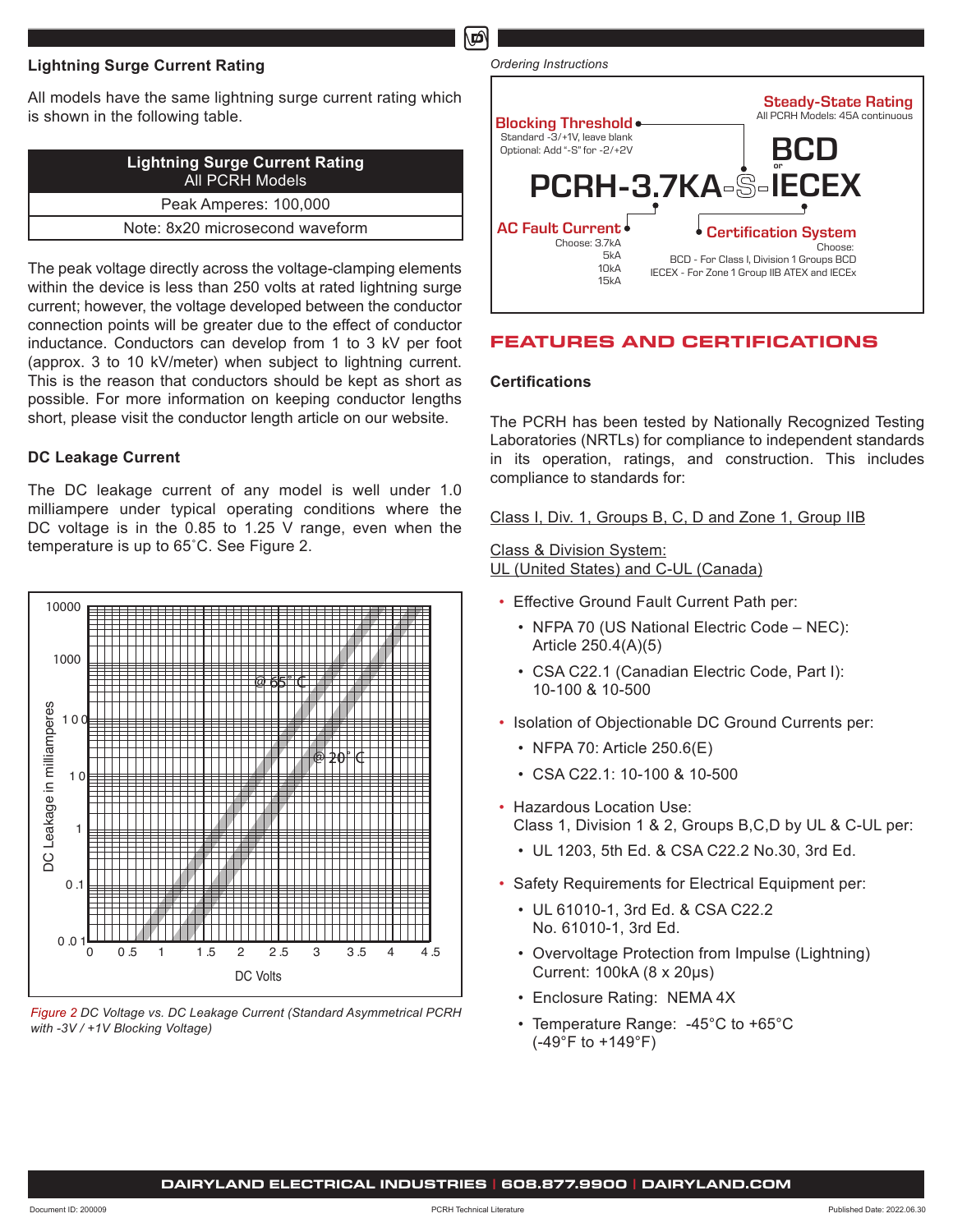Zone System: ATEX / IECEx / UKEx (Europe / International / UK). ATEX per directive 2014/34/EU (Equipment for use in Potentially Explosive Atmospheres):

- Zone 1, Gas Group IIB, Frameproof "db"
- EN IEC 60079-0: 2018
- EN 60079-1: 2014
- IEC 60079-0: 2017
- IEC 60079-1: 2014-06
- Overvoltage Protection from Impulse (Lightning) Current: 100kA (8 x 20µs)
- Temperature Range: -20°C to +60°C
- Enclosure Rating: IP66

# **Solid-State Design**

Both the PCRH and its counterpart, the PCR use proven solidstate components which have an instantaneous response with respect to voltage, thereby initiating voltage clamping immediately when the voltage attempts to exceed the blocking level selected

# **Fail-Safe**

An important safety feature is that if subject to AC fault current or lightning surge current in excess of rating such that failure occurs, failure will occur in the shorted mode. In the shorted mode, the unit can carry greater than rated fault current or lightning surge current and still provide an effective grounding (or conducting) path.

# **Enclosures**

All PCRH enclosures are explosion proof and are made of cast aluminum. Enclosures are rated NEMA 4X for Div 1 devices and rated IP66 for ATEX/IECEx.

### **Polarity / Electrical Connections**

Polarity marks (+) and (-) are provided near the terminals to aid in proper installation. Connect the (-) to the structure with CP and the (+) to the grounded, or more positive, system.

Note: The positive terminal is bonded internally to the metallic enclosure.

Conductor connections are made to bushings which have a 1/2"-13 diameter threaded stud that is 0.875" long. It is suggested that the PCRH be purchased with factory furnished conductors and connectors to simplify field installation. See the dairyland website at dairyland.com for more information on conductor options.

# **Number of Operations**

Virtually unlimited under maximum ratings, provided the operations are not immediately repetitive.

# **WARNING**

**Keep the Conductors Short!**

The PCRH is designed to keep the voltage between the device terminals to a limited value. During lightning conditions, a more important factor than the PCRH voltage clamping capability is the voltage developed in the conductors or bus used to attach the device. Use low inductance bus bars or conductors ideally less than 6 inches (150 mm) long for best results. More information on conductor length is available at www.dairyland.com.

### **Energy Requirements**

None. The devices are totally passive.

# **Mounting**

∖ם

All PCRH versions have a 3/16" (4.8 mm) thick aluminum back-plate which can be mounted to a flat surface with two 1/2" (12 mm) bolts, user furnished. All models are also furnished with appropriate holes in the back plate, suitable for U-bolt mounting to a 2" pipe (2.375" or 60.3 mm outer diameter).

It is always recommended that the product be mounted so that the total lead length to the connection points is kept as short as possible so as to minimize the voltage developed due to lead inductance. (Refer to section on lightning current ratings.)

Note: Because of the internal bond between the enclosure and positive terminal, mount the PCRH on a structure not in contact with the cathodically protected structure.

### **Mounting Accessories**

Numerous mounting accessories are available from Dairyland to aid in the proper installation of the PCRH. Detailed accessory information, including complete installation instructions are available on Dairyland.com.

### **Specific Installation Guidance**

The Dairyland website contains detailed information on the installation methods specific to a given application. For wiring diagrams and/or application guidance, see Dairyland.com.